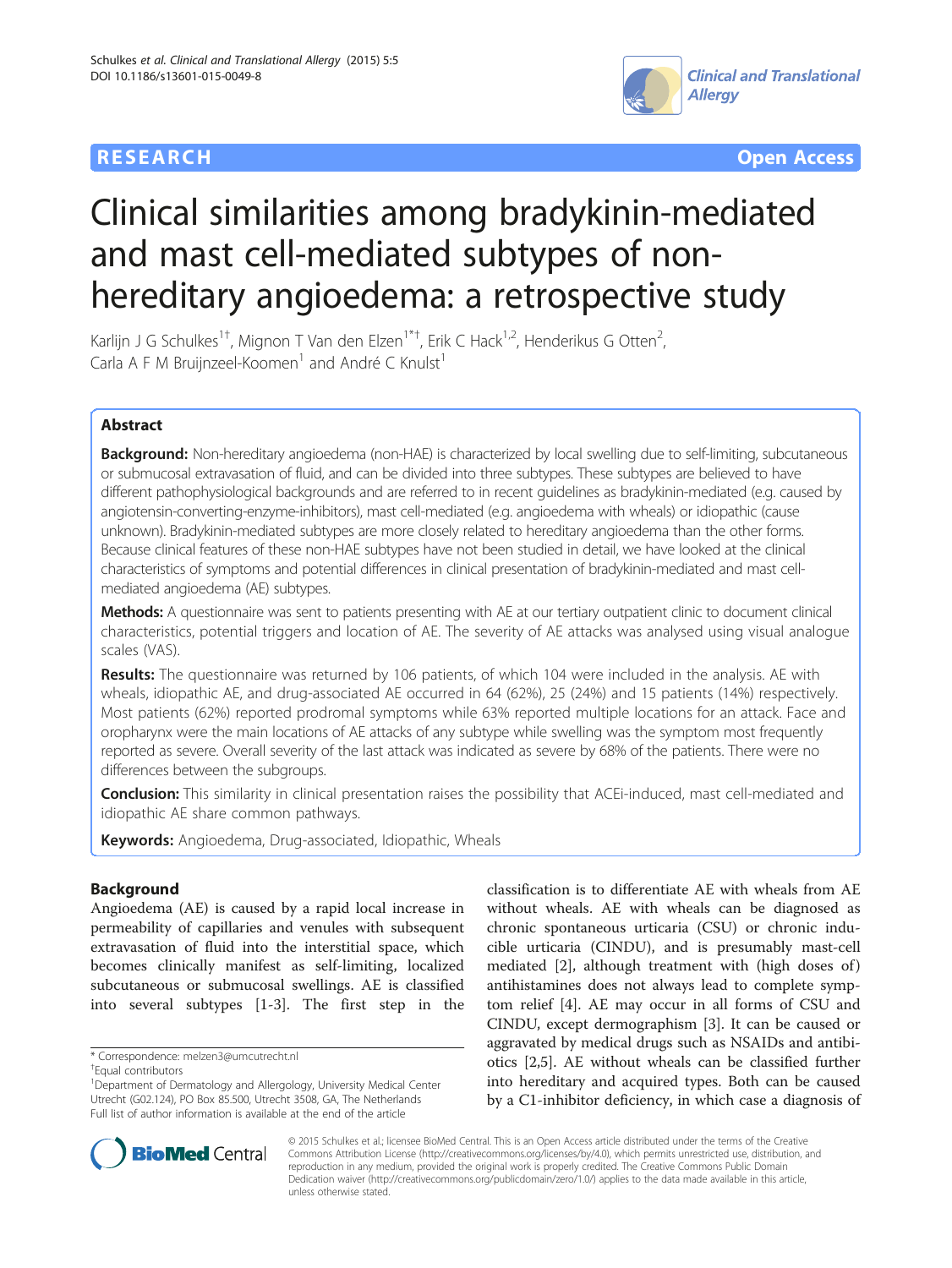hereditary AE (C1-INH-HAE) or acquired AE (C1-INH-AAE) can be made. HAE can subsequently be divided in to three types, C1-INH-HAE types I and II caused by C1 inhibitor deficiency and hereditary AE with factor XII mutations or of unknown origin (formerly known as type III HAE), which causes enhanced generation of bradykinin [\[1,6](#page-7-0)].

AE without wheals can also be associated with the use of angiotensin-converting-enzyme-inhibitors (ACEi). ACEi causes AE which is presumably bradykinin-mediated and is more closely related to hereditary angioedema (HAE) than the other forms [\[6](#page-7-0)]. Finally, idiopathic AE is diagnosed when all other causes have been excluded [\[2](#page-7-0)-[6](#page-7-0)]. Idiopathic AE can be either histaminergic or non-histaminergic, based on the response to antihistamines [[6](#page-7-0)]. It is unclear to what extent idiopathic AE has a similar pathogenesis to angioedema in patients suffering with chronic spontaneous urticaria (CSU).

Clinical characteristics for HAE are well-described in previous literature [[1,7\]](#page-7-0). For non-HAE however, symptoms and clinical impact are not well described. In this study, a large unselected group of non-HAE patients was categorized into the three AE subtypes: AE with wheals (mast-cell mediated), ACEi-induced AE (bradykinin-mediated) and idiopathic AE (unknown cause). The clinical characteristics, locations and impact of the disease for each subtype were documented. In addition, we adapted the VAS tools developed for HAE and supplemented them with extra symptom scores, and used these to assess severity and type of symptoms of the last AE attack in these patients [\[8,9](#page-7-0)].

# Methods

# Patients

All patients visiting the outpatient clinic of the Department of Dermatology and Allergology of the UMC Utrecht between October 2007 and December 2010 for evaluation of angioedema were selected. The diagnosis AE was based on a history of bouts of mucocutaneous or subcutaneous swellings. All case records were checked by one of the investigators to verify the diagnosis. Exclusion criteria were (a) decreased C4-value or proven HAE or AAE due to C1-inhibitor deficiency; (b) patients known to have comorbid malignancy requiring active treatment, because we wanted to avoid any unnecessary discomfort for patients with this disease; and (c) incapability of a patient to fill out the questionnaire. Four patients with AE were excluded from the study because they met one of these criteria, 2 with malignancy, 1 with a cerebrovascular accident and 1 with psychiatric disease.

This study was approved by the ethics committee of the UMC Utrecht, protocol number 13-241/C.

#### Questionnaires

Questionnaires were sent to all selected patients to evaluate the subtype and characteristics of their AE. A written reminder was sent to patients who failed to reply after 2 weeks. Two weeks after the first reminder patients who had still failed to respond were contacted by phone and asked to complete the questionnaire. Of the 165 patients to whom the questionnaire was sent, 106 (64%) returned it. One patient did not meet inclusion criteria and the remaining 105 patients were included in the study. Reasons for not filling out the questionnaire included: lack of time  $(n = 15)$ , lack of a recent AE attack  $(n = 16)$ , as ascertained during a phone interview, or were unknown  $(n = 28)$ .

#### Evaluation of symptoms and locations

The questionnaire consisted of 17 general questions related to the frequency and impact on daily life, locations involved and treatment of AE attacks. The questionnaires were provided with images to mark the location (s) involved during the last attack. We elected to evaluate the last attack rather than, for instance, the most severe one in order to minimise recall bias. Moreover, we restricted the analysis to patients who had visited the clinic within the recruitment period. In addition, the questionnaire was designed in such a way that answers were double-checked whenever possible. For example, location of the last attack by questionnaire was verified by asking patients to indicate this location also on graphs.

# Severity of symptoms

Furthermore the questionnaire contained a series of symptom-specific visual analogue scale (VAS) [[6,7\]](#page-7-0) to assess the severity of the last attack of AE. A value of <20 mm was considered to represent a symptom or attack of minimal severity, >20 mm-50 mm a moderate symptom or attack, and >50 mm a severe symptom or attack. Different sets of VAS [[7\]](#page-7-0) were used and expanded for different anatomical locations of an AE attack; namely the face (eyelids, cheeks, lips and ears), the oropharyngeal cavity (tongue, throat, uvula and vocal cords), the extremities (arms, hands, legs, feet and trunk (also referred to as peripheral locations) and the abdomen.

### Subtyping of AE

The following, clinically defined, subgroups of AE were discriminated in patients who had completed the questionnaire:

1) AE associated with wheals, (AE with wheals): Patients were included in this category when they had associated wheals or pruritus alone or if they scored at least 20 mm on a VAS for pruritus when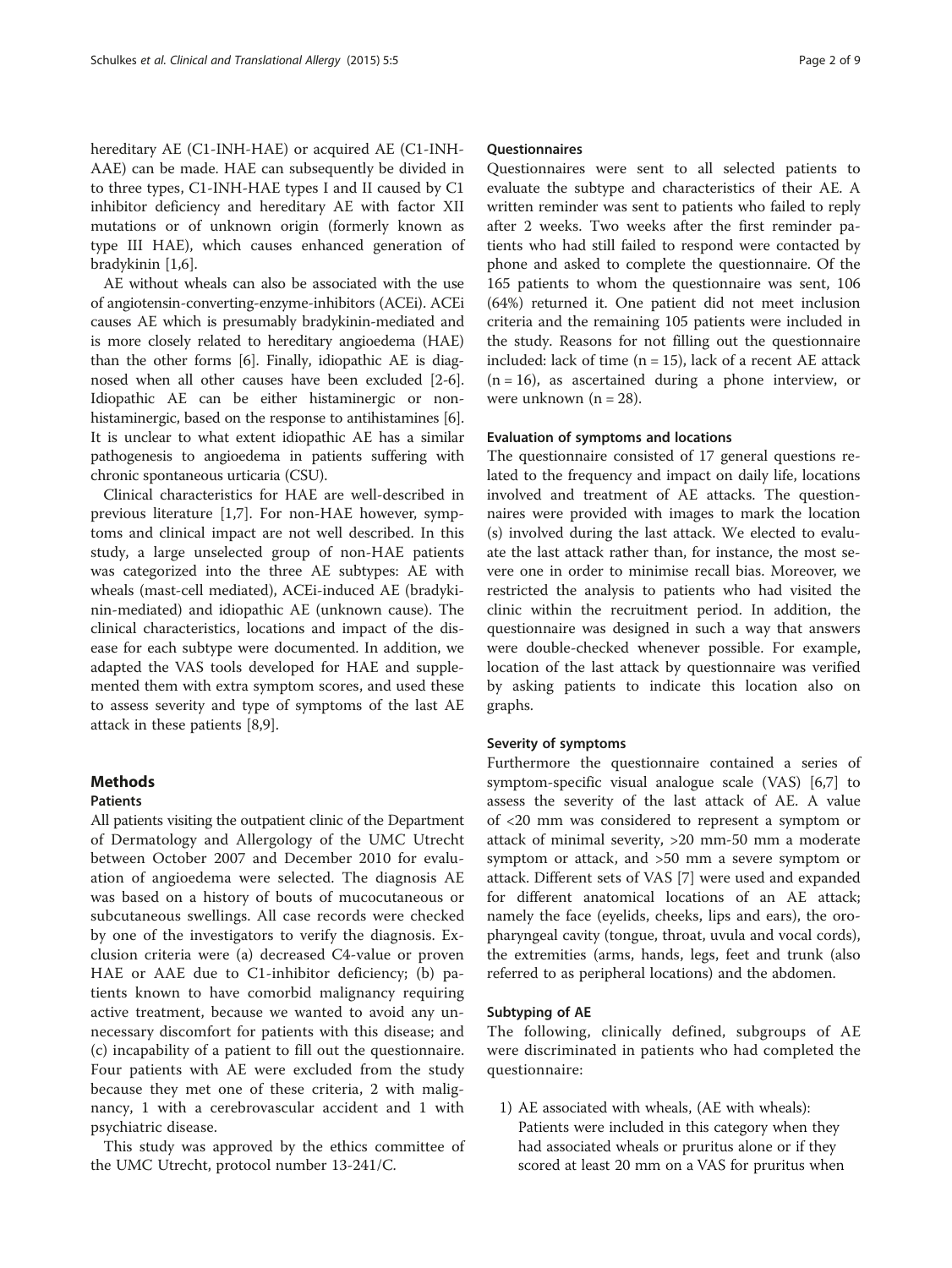scoring the severity of their last AE attack. In case of a relation with NSAID or ACEi use they were considered to be drug-associated (see next subgroup).

- 2) AE associated with the use of drugs as NSAID, antibiotics or ACEi: Patients were included in this category when AE became manifest for the first time after using these drugs. As we did not identify patients with AE induced by NSAIDs or antibiotics, this subgroup is further referred to as ACEiinduced AE.
- 3) AE associated with other diseases such as autoimmune disease: This category is further referred to as AE due to other causes. After subtyping, this subgroup resulted in only one patient with AE related to food exposure, who was excluded from further analysis as the group was not sufficiently large to produce statistically reliable results.
- 4) Idiopathic AE was diagnosed when no other cause for AE could be identified.

#### Data management

Differences between the different subgroups were evaluated by analyzing the answers to the general questions in the questionnaire and the VAS scores of the last AE attack. The VAS forms were used to assess the location as well as the severity and type of symptoms. Analysis of the time to 50% reduction and to minimal symptoms of the last attack was carried out using the answers to that specific question.

All patients who completed and returned the questionnaire were allocated to subgroups. After exclusion of the patient in the group of AE due to other causes, the final number of patients, 104 in total, were included in the analysis. Descriptive statistics were used to describe the data. The data was presented as median values with interquartile ranges.

# Results

#### Patient characteristics and subtypes of AE

The median age of the 104 patients included in the study was 55 years and 67 (64%) were female. The

median age of onset of AE was 46 years. 12 patients had a positive family history of AE, but none had a proven C1-inhibitor deficiency. 64 patients (62%) had AE with wheals, 15 (14%) had ACEi-induced AE, and 25 (24%) had idiopathic AE. Demographic data of the different subgroups is listed in Table 1.

## Locations of AE attacks

All reported locations are shown in Figure [1a](#page-3-0). In all subgroups, the face was mentioned most frequently as a location of attacks (96 [92%]). The second most frequent location for all subgroups was the oropharynx (68 [65%]). 47 (45%) mentioned a previous peripheral attack. 10 (10%) mentioned at least one attack in the genital location, and 20 (19%) reported at least one attack in the abdominal location. Figure [1b](#page-3-0) shows a breakdown of the frequency of facial attacks and Figure [1c](#page-3-0) shows a breakdown of the frequency of oropharyngeal locations of AE attacks. The lips are the most frequently involved location in the face, while the ears are the least involved. No patients in the idiopathic AE subgroup reported an attack of the ears. The tongue and pharynx were the most frequent locations of attacks in the oropharynx, with 49% and 35% of all patients suffering with attacks at these locations, respectively. Laryngeal attacks occurred in 13% of patients. Laryngeal locations were less frequent in the idiopathic AE subgroup (1 patient (4%) with idiopathic AE) as compared to 15% for AE with wheals and 20% with ACEi-induced AE. In ACEi-induced AE, uvular locations were less frequent (7%) compared to idiopathic AE (16%) and AE with wheals (25%). All different anatomical locations involved in at least one historical attack mentioned by the patients are shown in Additional file [1](#page-7-0).

Sixty-six of the 104 patients (63%) reported that they had suffered AE attacks at multiple locations. Patients with idiopathic AE reported this less frequently (up to 40% of all attacks were at multiple locations) than the other groups. Characteristics of angioedema attacks are summarized in Table [2](#page-4-0). 62% of the patients reported prodromal symptoms preceding an attack of AE. This included paraesthesia, pruritus or erythema. Only 40% of

Table 1 Clinical characteristics of nonHAE patients (n-104)

|                        | Total group n = 104 |             | Idiopathic n-25 |             | AE with wheals $n = 64$ |             | ACEi-induced n-15 |             |  |  |  |
|------------------------|---------------------|-------------|-----------------|-------------|-------------------------|-------------|-------------------|-------------|--|--|--|
| Male $(%)$             | 37                  | (36%)       | 14              | (56%)       | 15                      | (23%)       | 8                 | (53%)       |  |  |  |
| Age (years)            | 55                  | $(42 - 65)$ | 61              | $(44 - 67)$ | 50                      | $(40 - 61)$ | 64                | $(58 - 67)$ |  |  |  |
| Family history with AE | $\overline{2}$      | 2%          |                 | (4% )       |                         | (17%)       |                   | $(0\%)$     |  |  |  |
| Family history unknown | 5                   | 14%         | 4               | (16%)       |                         | (11%)       | 4                 | (27%)       |  |  |  |
| Age of onset           | 46                  | (35–60)     | 47              | $(36 - 61)$ | 41                      | $(33 - 54)$ | 59                | (63)        |  |  |  |

Data is presented as numbers and percentages or median values with interquartile ranges.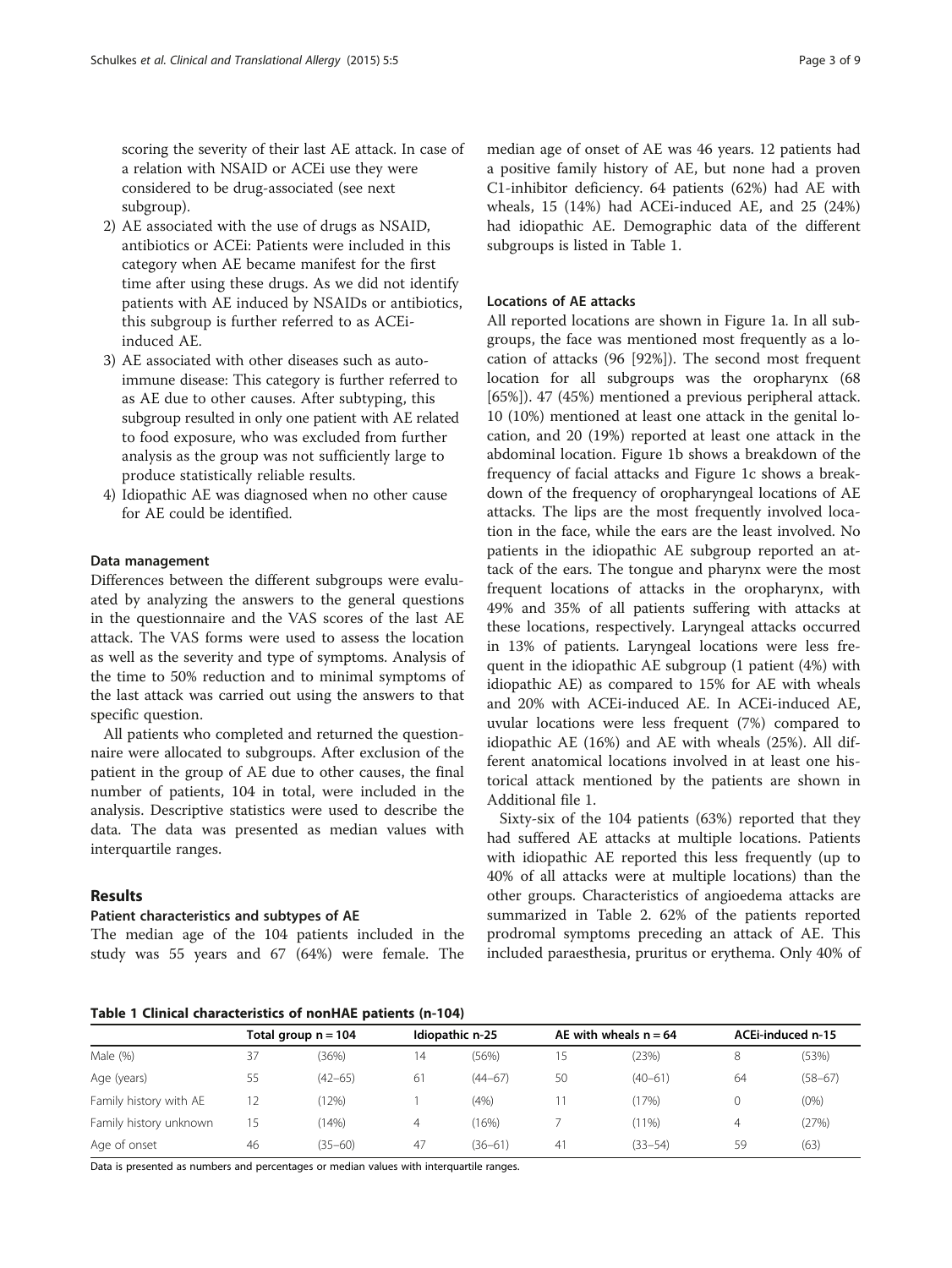<span id="page-3-0"></span>

subtype, are available as additional file.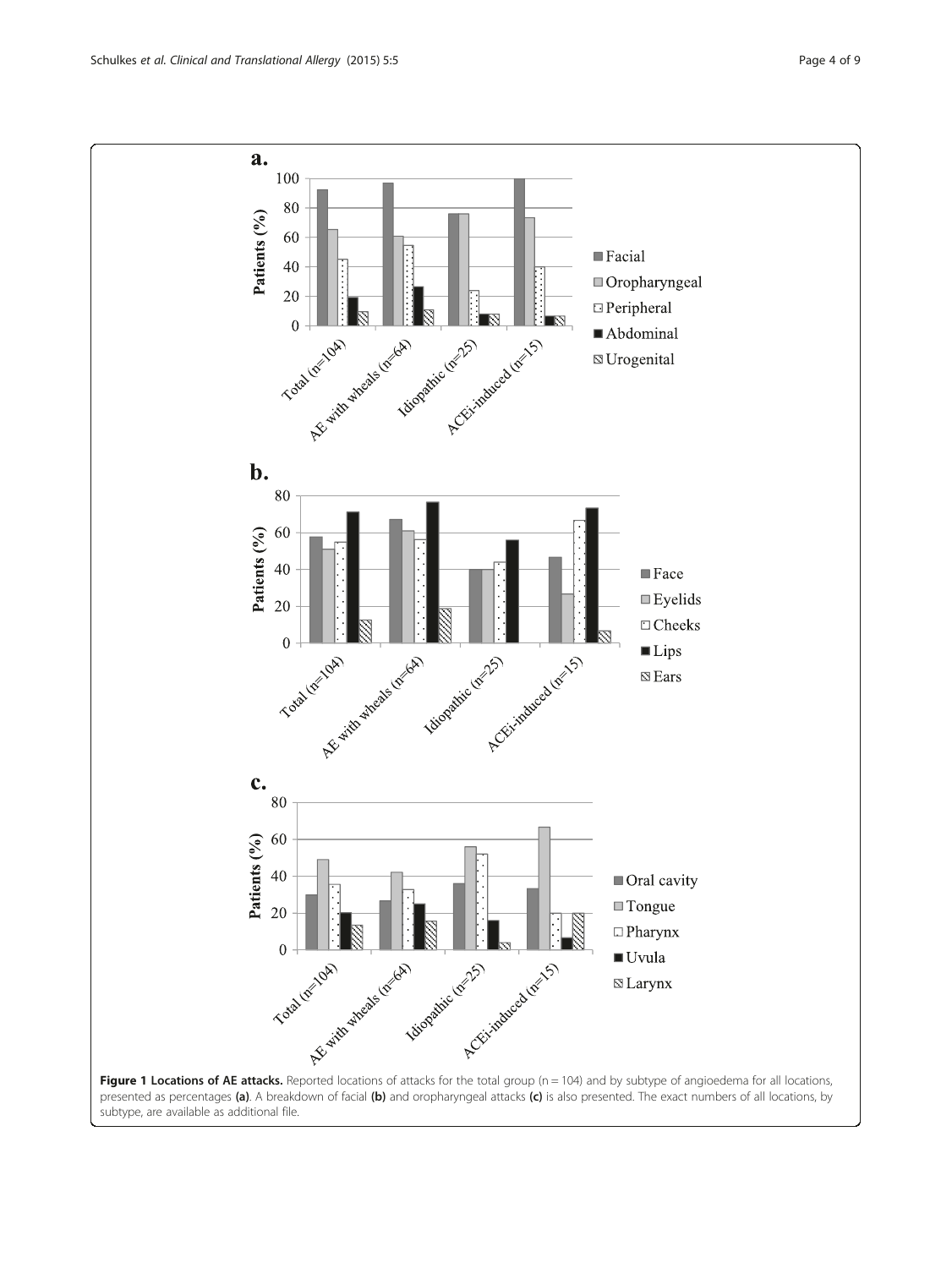<span id="page-4-0"></span>Table 2 Characteristics of non-HAE attacks per patient  $(n = 104)$ 

| Prodromal symptoms            | 64 $(62)$ *   |
|-------------------------------|---------------|
| Pruritus                      | 17 (16)       |
| Paresthesia                   | 15 (14)       |
| Erythema                      | 1(1)          |
| Other                         | 30(28)        |
| Multiple locations            | 66 (63)       |
| Duration of attacks           | 50% improved  |
| Face                          | $23***$       |
| Oropharynx                    | 15.2          |
| Peripheral                    | 30.3          |
| Abdominal                     | 8.7           |
|                               | 100% resolved |
| Face                          | 57**          |
| Oropharynx                    | 37.8          |
| Peripheral                    | 66.6          |
| Abdominal                     | 33            |
| Frequency of attacks          |               |
| <1 per year                   | $14(13)*$     |
| >1 per year but <1x per month | 37 (36)       |
| >1 per month but <1x per week | 21(20)        |
| >1 per week                   | 19 (18)       |
| Daily                         | 4(4)          |
| Unknown                       | 9(9)          |

\*Data is presented as numbers and percentages; \*\*data presented as median hours.

the patients with ACEi-induced AE reported prodromal symptoms ( $n = 6$ , of which  $n = 3$  reported pruritus).

#### High severity and long duration of the last AE attack

VAS scores for the last AE attack were completed by 99 of the 104 patients. 67 (68%) rated the overall severity of the last attack as ≥50 mm on VAS for at least one involved location. For facial and oropharyngeal locations, swelling was the most frequent symptom reported as ≥ 50 mm (Figure [2a](#page-5-0) and b). In addition, many patients with oropharyngeal AE reported severe (VAS ≥50 mm) difficulties in swallowing (55%), severe changes in speech (41%) and severely impaired breathing (37%). Pruritus and swelling were the symptoms most frequently scored severe for peripheral AE (Figure [2](#page-5-0)c). Ten patients with peripheral AE also reported severe pain , but this was not reported by idiopathic AE with peripheral locations. VAS scores did not differ between AE subgroups for oropharyngeal attacks. Median time to 50% resolution was 23 hours for facial attacks, 15 hours for oropharyngeal attacks, 30 hours for peripheral attacks, and 9 hours for abdominal attacks (Table 2). Median time to complete resolution was 57 hours for facial lesions, 38 hours for oropharyngeal attacks, 66.6 hours for peripheral attacks, and 33 hours for abdominal attacks.

# Impact of AE attacks on daily life

Of the total group, a minority showed to have a high frequency of attacks: 20 patients (19%) reported having suffered an attack more than once a week, 23 (22%) more than once a month, 32 (31%) more than once a year, and 22 patients (21%) less than once a year. The frequency of attacks was comparable in most subgroups except that, compared to other subgroups, in the idiopathic group more patients reported having suffered an attack less than once a year (32% versus 17-20%, respectively).

Medical burden and social impact on daily life of having AE are summarized in Table [3](#page-6-0). Of all 104 patients, 22 (21%) reported having sought medical advice when suffering with an AE attack. Twenty-nine patients (28%) reported having been admitted to the hospital at least once because of an AE attack of which 5 (5%) had been admitted to an Intensive Care Unit at least once. A majority of the patients (77%) reported having used antihistamines on demand during an AE attack. Especially in AE with wheals, oral corticosteroids were used on demand as well. Sixty-one (59%) used antihistamines as prophylactic medication, 29 patients (28%) reported prophylactic use of oral corticosteroids to prevent attacks of swelling.

Three of 104 patients (3%) reported having been absent from work or school because of an AE attack more than once a week, 5% more than once a month, 19 (18%) more than once a year and 61 (59%) less than once a year. 15 could not be evaluated in this respect since they neither had a job nor went to school. Surprisingly, absenteeism was seen mostly in patients with a lower attack frequency, possibly indicating that patient with frequent symptoms accept symptoms to some extent.

# **Discussion**

To our knowledge, this is the first study to describe in detail the characteristics of angioedema attacks in a large group of non-hereditary angioedema patients, and to study potential differences between clinical subtypes. In contrast to previous literature [[10](#page-7-0)], we also included information of patients suffering with AE in the presence of wheals. It has been suggested previously that angioedema resulting from bradykinin release and resulting from mast cell mediator release might show similar signs and symptoms [\[2,11](#page-7-0)]. In this study we show that clinical manifestations of attacks in patients with non-HAE subtypes are indeed remarkably similar in locations, frequency and severity of attacks. Our 104 patients could be allocated to the following, clinically relevant subtypes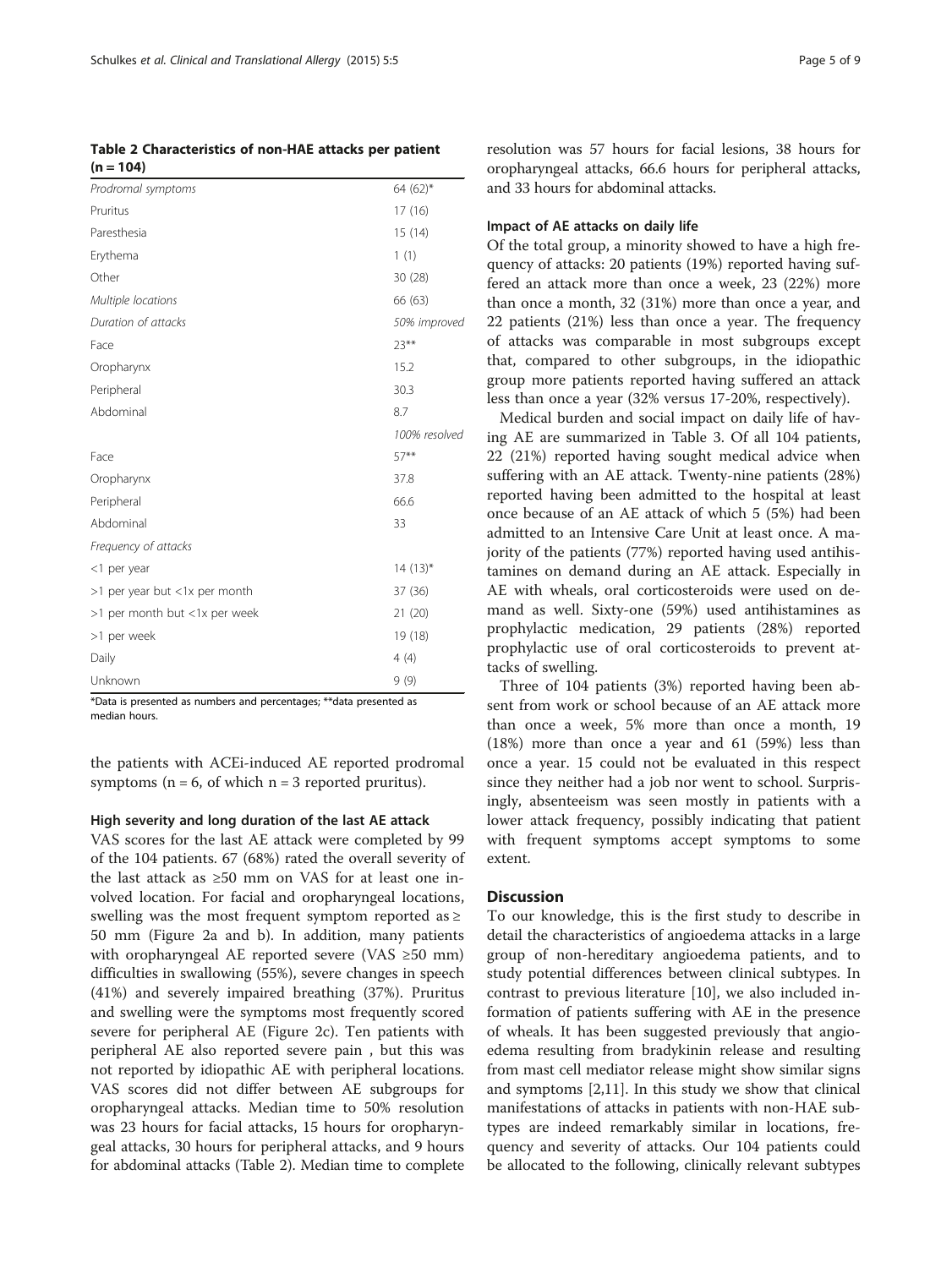<span id="page-5-0"></span>

of AE: AE with wheals  $(n = 64)$ , ACEi-associated  $(n = 15)$ , AE due to other causes ( $n = 2$ , both excluded from analysis) and idiopathic  $AE$  (n = 25). Of these subtypes,  $AE$ with wheals is believed to be mast cell-mediated, idiopathic AE may be either mast cell-or bradykininmediated and ACEi-associated AE is believed to be bradykinin-mediated. Beltrami et al. reported on 111 patients with ACE-inhibitor angioedema. After discontinuation of the ACE inhibitor, 46% of patients had further recurrences of angioedema, although less-frequent. These findings suggest that ACE inhibitors may certainly exacerbate angioedema in a large subset of patients but may not be the sole cause of angioedema [[12](#page-7-0)].

All patients reporting pruritus, itching of AE lesions or presence of both AE and wheals, were allocated to the AE with wheals subgroup when they did not use ACEi or NSAIDs. In drug-associated AE, ACEi, antibiotics and NSAIDs are commonly known culprits [[13](#page-8-0)]. It is arguable that NSAID-induced AE and ACEi-induced AE should be combined in a single subtype, as the first seems to be mast cell mediated and the latter bradykinin mediated. In our study this has no effects on the data as there were no patients included with AE triggered by NSAIDs. This classification is based on etiological features. It is deliberately not based on biochemical mechanisms because of a lack of evidence on this topic. These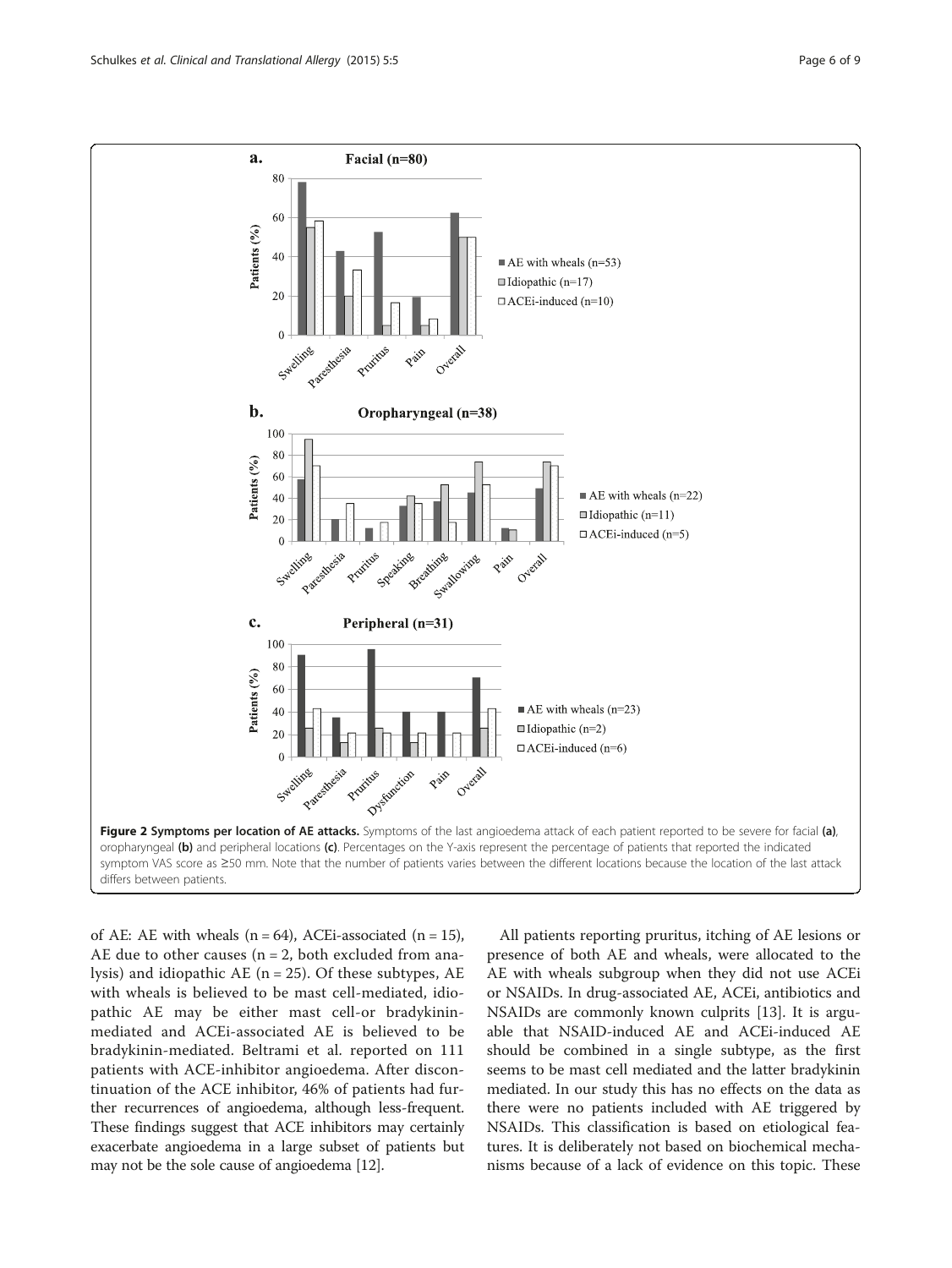|                              |                                | Total group<br>$n = 104*$ | AE with wheals<br>$n = 64*$ | Idiopathic<br>$n = 25*$ | <b>ACEi-induced</b><br>$n = 15*$ |
|------------------------------|--------------------------------|---------------------------|-----------------------------|-------------------------|----------------------------------|
| Medical burden               |                                |                           |                             |                         |                                  |
| Seek medical advice          | Yes                            | 22(21)                    | 13(20)                      | 7(28)                   | 2(13)                            |
|                              | <b>Unknown</b>                 | 4(4)                      | 2(3)                        | 2(8)                    | O(0)                             |
| Angioedema-related admission | To hospital                    | 29(28)                    | 19(30)                      | 5(20)                   | 5(33)                            |
|                              | To ICU                         | 5(5)                      | 2(3)                        | 2(8)                    | 1(7)                             |
| Social impact                |                                |                           |                             |                         |                                  |
| AF-related absenteeism       | $<$ 1 per year                 | 60(58)                    | 36(53)                      | 16(64)                  | 10(67)                           |
|                              | >1x per year but <1x per month | 19(18)                    | 12(19)                      | 6(24)                   | 1(7)                             |
|                              | >1x per month but <1x per week | 5(5)                      | 4(6)                        | 1(4)                    | O(0)                             |
|                              | >1x per week                   | 3(3)                      | 3(5)                        | $\circ$                 | $\mathbf 0$                      |
|                              | Not applicable                 | 15(15)                    | 9(14)                       | 2(8)                    | 3(20)                            |
|                              | Unknown                        | 2(2)                      | 2(3)                        | O(0)                    | 1(7)                             |

#### <span id="page-6-0"></span>Table 3 Medical burden and social impact of angioedema ( $n = 104$ )

\*Data are presented as numbers and percentages: n (%).

subgroups are in line with previous literature [[2-4,6](#page-7-0)], although different classifications are sometimes used [[14](#page-8-0)].

We did not find striking differences among the demographic parameters of AE subtypes, except for a higher median age of ACEi-induced AE. This finding most likely reflects the fact that patients taking medication, especially antihypertensive drugs, are generally older.

The majority of our patients (62%) reported prodromal symptoms whereas in previous surveys among HAE patients even higher percentages ranging from 82.5-95.7% were reported [[15](#page-8-0)]. Strikingly, 50% of the reported prodromal symptoms in ACEi-induced AE consisted of pruritus, which would not be expected for a bradykininmediated swelling. Our study was not designed to determine the interval between the reported prodromal symptoms and the onset of angioedema. To our knowledge, no study has been performed to measure prodromal symptoms in chronic urticaria patients. Also, a majority of patients reported involvement of multiple locations during attacks (63%). Face and oropharynx were the most frequent locations. AE attacks involving the extremities had the longest resolution time (almost 67 hours). We did not find gross differences in involved locations and symptoms among the various AE subtypes. For all subtypes most AE attacks occur in the face and in the oropharynx, which is consistent with recent published literature [\[16](#page-8-0)]. In HAE due to C1-inhibitor deficiency, extremities and the gastrointestinal tract are preferred locations [[9,](#page-7-0)[17-20\]](#page-8-0). In contrast, in HAE with normal C1 inhibitor [\[21](#page-8-0)], attacks also occur most frequently in face and oropharynx. One may therefore speculate that C1-inhibitor deficiency per se influences the location of AE attacks, though the molecular mechanism to explain this effect of C1-inhibitor is far from clear. Another option is that in non-HAE, abdominal

attacks are not as well recognized as in HAE leading to underreporting.

63% of the patients reported lesions on multiple locations during a single attack. Such a high frequency of multiple locations has also recently been reported in a study on peripheral attacks of HAE [\[9](#page-7-0)]. This might indicate that AE attacks result from a systemic trigger, rather than a local activation process. However, it cannot be excluded that local activation of biochemical processes occurs at multiple sites at the same moment. This is one of the topics in angioedema that should be explored further in future research.

Our study is retrospective in nature and therefore may have limitations due to recall bias. We tried to minimize this (as described in the methods section of this article), however the recall period of 5 years is rather long. In the vast majority of patients (83%), the last attack was reported less than two years in the past. Another limitation is the number of missing values of C1-INH or C4. For idiopathic AE, blood test results were missing in 58% of patients, for AE with wheals this was the case in 48% of the patients. However, in all patients where blood tests were performed, the test results were negative. We suspect this had only a limited impact on our results.

Furthermore, patients reporting pruritis were allocated to the subgroup AE with wheals. However, pruritis was also reported as a prodromal symptom. It may be difficult to separate pruritus as a prodromal symptom from pruritus as a symptom in patients with wheals. This could lead to overestimation of the AE subtype with wheals. Additionally, the ACEi-induced AE group may be underestimated due to missing values in the medical records, causing a possible overestimation of the idiopathic AE group. We think this had limited impact on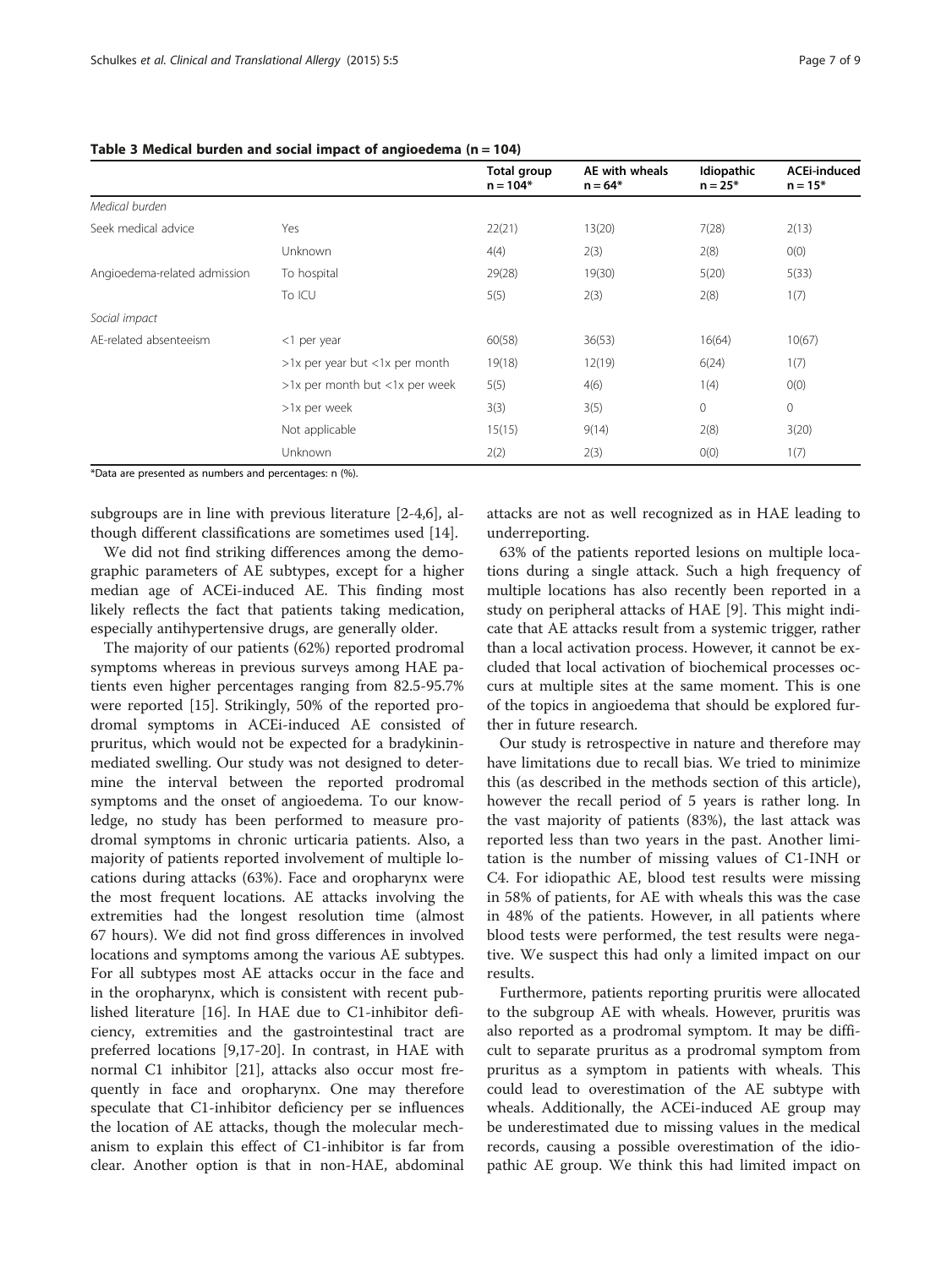<span id="page-7-0"></span>our conclusions since no major differences were observed between the subgroups.

VAS scoring provides a sensitive, reliable and validated tool for evaluation of patient reported outcome measures such as pain [[22-25\]](#page-8-0). We used VAS scoring to assess severity of pain as well as that of other symptoms of the AE attacks. This analysis revealed that swelling is the dominant symptom of AE independent of subtype. Strikingly, the patients reported a high proportion (69%) of severe attacks. There is literature that suggests that VAS scores can be obtained retrospectively. In a previous study, VAS-scores were validated as an instrument for measuring HAE attack severity. VAS scores were obtained retrospectively. HAE patients reported VAS scores as if they were experiencing an acute angioedema attack at the time [\[26\]](#page-8-0). We feel that the use of VAS in retrospect is competent, however, as stated earlier, the recall period is rather long in our study.

Our study was not designed to evaluate the efficacy of treatment in the AE subtypes. Interestingly, 79% of the patients reported having not sought medical help in case of an acute AE attack. This is remarkable given that 65% of the patients rated their last attack as severe. Our study was not designed to evaluate the reasons why patients are reluctant to seek medical advice in case of an acute AE attack. However, one may speculate that patients with AE underestimate the severity and potential consequences of their disease. We have made similar observations in food allergic patients [\[27](#page-8-0)].

We conclude that despite different etiologies, there are strong clinical similarities among different subtypes of non-HAE. Except for age, we did not find striking differences between mast cell-mediated (AE with wheals and idiopathic AE) and bradykinin-mediated AE (ACEiinduced AE), with regards to dominant symptoms, preferred locations, and prodromal symptoms. These findings support the previous suggestion that angioedema resulting from bradykinin release and resulting from mast cell mediator release show similar signs and symptoms [2,11].

Further research should address the question whether or not these subtypes of non-HAE share a final common biochemical pathway leading to non-HAE since our questionnaires were not designed to study this. Identification of the molecular mechanisms of this pathway may provide new targets for future intervention in all non-HAE subtypes.

### Consent

The study was not covered by the Medical Research Involving Human Subjects Act which was confirmed by the Medical Research Ethics Committee of the UMC Utrecht, the Netherlands. Written informed consent for the publication of this report and any accompanying images was not required from the patients as approved by the Ethics Committee.

# Additional file

#### [Additional file 1:](http://www.ctajournal.com/content/supplementary/s13601-015-0049-8-s1.docx) All different anatomical locations involved in at least one historical attack mentioned by the patients.

#### Abbreviations

ACEi: Angiotensin-converting-enzyme-inhibitors; AE: Angioedema; CINDU: Chronic inducible urticaria; CSU: Chronic spontaneous urticaria; HAE: Hereditary angioedema; ICU: Intensive care unit; NSAID: Non-steroidal anti-inflammatory drugs; VAS: Visual analogue scale.

#### Competing interests

The authors declare that they have no competing interests.

#### Authors' contributions

The study was designed by CEH and ACK, the data was collected by KS, and analysis and interpretation of data was performed by all authors. KS prepared a first draft of the manuscript, CBK, CEH, HGO, MTE and ACK contributed to finalize the manuscript. All authors read and approved the final manuscript.

#### Acknowledgments

We thank all patients for cooperating in this study.

#### Author details

<sup>1</sup>Department of Dermatology and Allergology, University Medical Center Utrecht (G02.124), PO Box 85.500, Utrecht 3508, GA, The Netherlands. <sup>2</sup> Laboratory of Translational Immunology, University Medical Center Utrecht, Utrecht, the Netherlands.

#### Received: 5 August 2014 Accepted: 19 January 2015 Published online: 04 February 2015

#### References

- 1. Zuraw BJ. Hereditary angioedema. N Engl J Med. 2008;359:1027–36.
- 2. Kaplan AP, Greaves MW. Angioedema. J Am Acad Dermatol. 2005;53(3):373–88.
- 3. Grattan CE. Urticaria, angio-oedema and anaphylaxis. Clin Med. 2002;2(1):20–3.
- 4. Zuberbier T, Aberer W, Asero R, Bindslev-Jensen C, Brzoza Z, Canonica GW. The EAACI/GA2LEN/EDF/WAO Guideline for the definition, classification, diagnosis, and management of urticaria: the 2013 revision and update. Allergy. 2014;69:868–87.
- 5. Tan EK, Grattan CE. Drug-induced urticaria. Expert Opin Drug Saf. 2004;3(5):471–84.
- 6. Cicardi M, Aberer W, Banerji A, Bas M, Bernstein JA, Bork K, et al. Classification, diagnosis, and approach to treatment for angioedema: consensus report from the Hereditary Angioedema International Working Group. Allergy. 2014;69:602–16.
- 7. Longhurst H, Cicardi M. Hereditary angio-oedema. Lancet. 2012;379(9814):474–81.
- 8. Zuraw B, Cicardi M, Levy RJ, Nuijens JH, Relan A, Visscher S, et al. Recombinant human C1-inhibitor for the treatment of acute angioedema attacks in patients with hereditary angioedema. J Allergy Clin Immunol. 2010;126(4):821–7. e14.
- 9. Kusuma A, Relan A, Knulst AC, Moldovan D, Zuraw B, Cicardi M, et al. Clinical Impact of Peripheral Attacks in Hereditary Angioedema Patients. Am J Med. 2012;125(9):937. e17-24.
- 10. Zingale LC, Beltrami L, Zanichelli A, Maggioni L, Pappalardo E, Cicardi B, et al. Angioedema without urticaria: a large clinical survey. CMAJ. 2006;175(9):1065–70.
- 11. Bernstein JA, Moellman J. Emerging concepts in the diagnosis and treatment of patients with undifferentiated angioedema. Int J Emerg Med. 2012;5(1):39.
- 12. Beltrami L, Zanichelli A, Zingale L, Vacchini R, Carugo S, Cicardi M. Longterm follow-up of 111 patients with angiotensin-converting enzyme inhibitor-related angioedema. J Hypertens. 2011;29:2273–7.